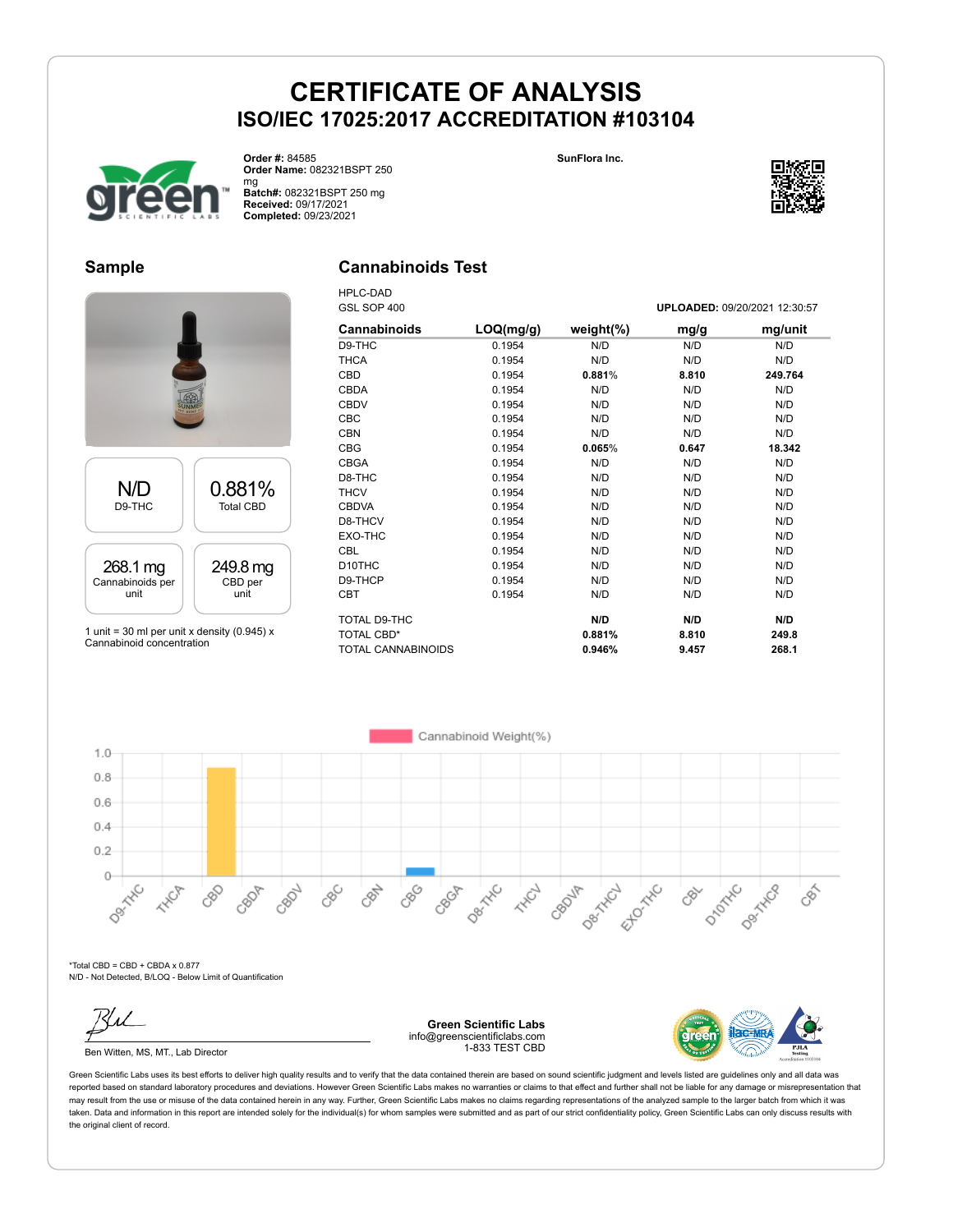GSL SOP 404

**Uploaded:** 09/22/2021 10:28:26

**SunFlora Inc.**



**Order #:** 84585

**Order Name:** 082321BSPT 250

mg **Batch#:** 082321BSPT 250 mg

# **TERPENES: TOTAL (0.000%)**

GC-FID

| Terpene                   | Results (%) | LOQ (%) | $LOD$ $(\%)$ |
|---------------------------|-------------|---------|--------------|
| 3-CARENE                  | N/D         | 0.003%  | 0.001%       |
| A-BISABOLOL               | N/D         | 0.003%  | 0.001%       |
| A-CEDRENE                 | N/D         | 0.003%  | 0.001%       |
| A-HUMULENE                | N/D         | 0.003%  | 0.001%       |
| A-PINENE                  | N/D         | 0.003%  | 0.001%       |
| A-TERPINENE               | N/D         | 0.003%  | 0.001%       |
| <b>B-MYRCENE</b>          | N/D         | 0.003%  | 0.001%       |
| <b>B-PINENE</b>           | N/D         | 0.003%  | 0.001%       |
| BORNEOL (MIX OF ISOMERS)  | N/D         | 0.003%  | 0.001%       |
| <b>CAMPHENE</b>           | N/D         | 0.003%  | 0.001%       |
| CAMPHOR (MIX OF ISOMERS)  | N/D         | 0.003%  | 0.001%       |
| CARYOPHYLLENE OXIDE       | N/D         | 0.003%  | 0.001%       |
| <b>CEDROL</b>             | N/D         | 0.003%  | 0.001%       |
| <b>CIS-NEROLIDOL</b>      | N/D         | 0.003%  | 0.001%       |
| <b>CIS-OCIMENE</b>        | N/D         | 0.003%  | 0.001%       |
| ENDO-FENCHYL ALCOHOL      | N/D         | 0.003%  | 0.001%       |
| <b>EUCALYPTOL</b>         | N/D         | 0.003%  | 0.001%       |
| FENCHONE (MIX OF ISOMERS) | N/D         | 0.003%  | 0.001%       |
| <b>GAMMA-TERPINENE</b>    | N/D         | 0.003%  | 0.001%       |

| Terpene                    | Results (%) | LOQ (%) | $LOD$ $(\%)$ |
|----------------------------|-------------|---------|--------------|
| <b>GERANIOL</b>            | N/D         | 0.003%  | 0.001%       |
| <b>GERANYL ACETATE</b>     | N/D         | 0.003%  | 0.001%       |
| <b>GUAIOL</b>              | N/D         | 0.003%  | 0.001%       |
| <b>HEXAHYDROTHYMOL</b>     | N/D         | 0.003%  | 0.001%       |
| <b>ISOBORNEOL</b>          | N/D         | 0.003%  | 0.001%       |
| <b>ISOPULEGOL</b>          | N/D         | 0.003%  | 0.001%       |
| <b>LIMONENE</b>            | N/D         | 0.003%  | 0.001%       |
| <b>LINALOOL</b>            | N/D         | 0.003%  | 0.001%       |
| <b>NEROL</b>               | N/D         | 0.003%  | 0.001%       |
| P-MENTHA-1, 5-DIENE        | N/D         | 0.003%  | 0.001%       |
| PULEGONE (+)               | N/D         | 0.003%  | 0.001%       |
| <b>SABINENE HYDRATE</b>    | N/D         | 0.003%  | 0.001%       |
| TERPINEOL (MIX OF ISOMERS) | N/D         | 0.003%  | 0.001%       |
| <b>TERPINOLENE</b>         | N/D         | 0.003%  | 0.001%       |
| TRANS-CARYOPHYLLENE        | N/D         | 0.003%  | 0.001%       |
| TRANS-NEROLIDOL            | N/D         | 0.003%  | 0.001%       |
| <b>TRANS-OCIMENE</b>       | N/D         | 0.003%  | 0.001%       |
| <b>VALENCENE</b>           | N/D         | 0.003%  | 0.001%       |

#### **Top Terpenes Results:**



Ben Witten, MS, MT., Lab Director

**Green Scientific Labs** info@greenscientificlabs.com 1-833 TEST CBD



Green Scientific Labs uses its best efforts to deliver high quality results and to verify that the data contained therein are based on sound scientific judgment and levels listed are guidelines only and all data was reported based on standard laboratory procedures and deviations. However Green Scientific Labs makes no warranties or claims to that effect and further shall not be liable for any damage or misrepresentation that may result from the use or misuse of the data contained herein in any way. Further, Green Scientific Labs makes no claims regarding representations of the analyzed sample to the larger batch from which it was taken. Data and information in this report are intended solely for the individual(s) for whom samples were submitted and as part of our strict confidentiality policy, Green Scientific Labs can only discuss results with the original client of record.



**Received:** 09/17/2021 **Completed:** 09/23/2021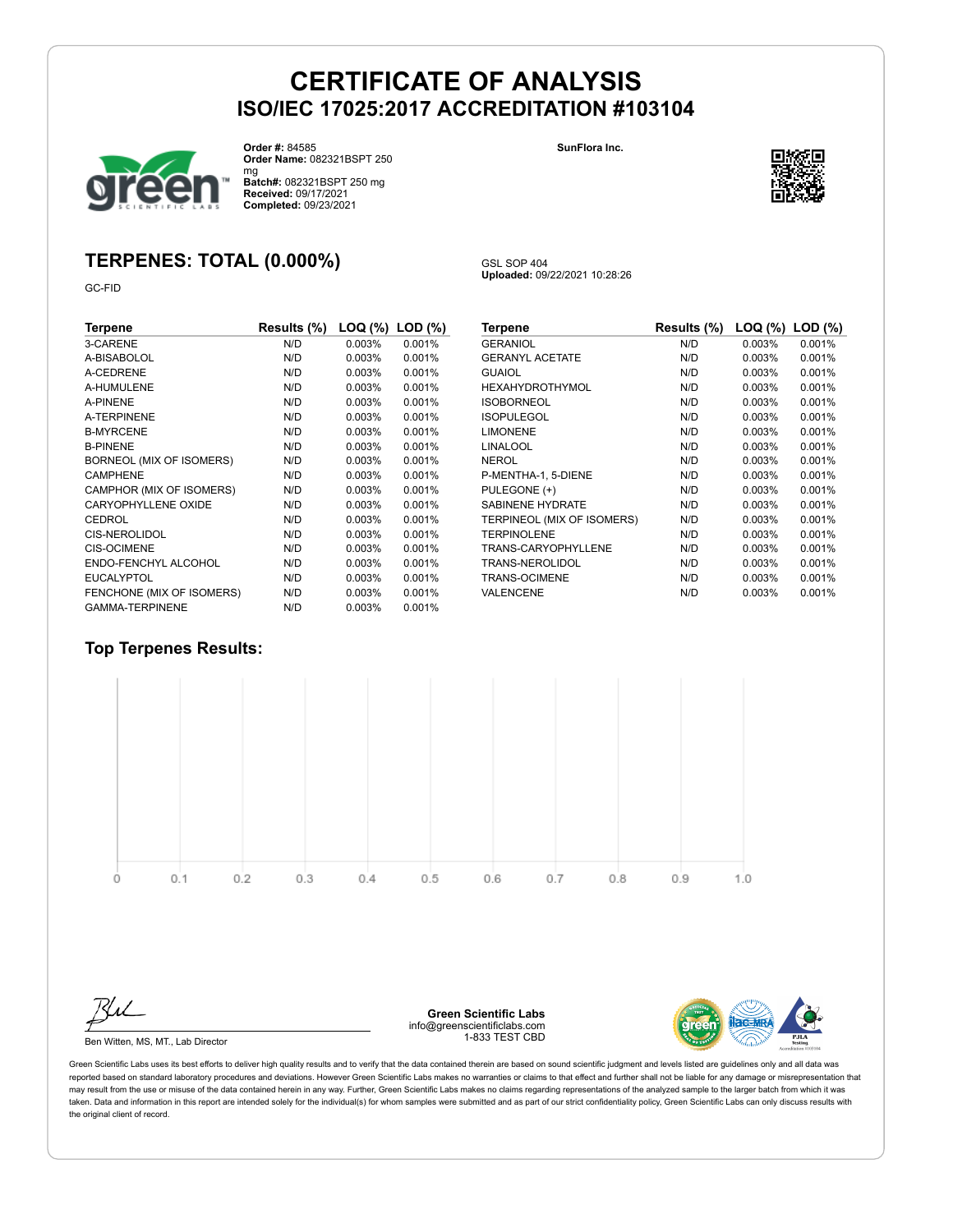

**Order #:** 84585 **Order Name:** 082321BSPT 250 **SunFlora Inc.**



mg **Batch#:** 082321BSPT 250 mg **Received:** 09/17/2021 **Completed:** 09/23/2021

# **PESTICIDE ANALYSIS:**

GC-MS/MS

GSL SOP 401 **PREPARED:** 09/19/2021 13:24:36 **UPLOADED:** 09/21/2021 09:37:40

| Pesticide           | <b>Action Level</b><br>(ppm) | Results<br>(ppm) | LOQ<br>(ppm) | LOD<br>(ppm) |
|---------------------|------------------------------|------------------|--------------|--------------|
| CAPTAN              | 3.000                        | N/D              | 0.100        | 0.100        |
| CHLORDANE           | 0.100                        | N/D              | 0.010        | 0.010        |
| <b>CHLORFENAPYR</b> | 0.100                        | N/D              | 0.010        | 0.010        |
| <b>COUMAPHOS</b>    | 0.100                        | N/D              | 0.010        | 0.010        |
| LC-MS/MS            |                              |                  |              |              |

| Pesticide               | <b>Action Level Results LOQ LOD</b> |                         |       |           |
|-------------------------|-------------------------------------|-------------------------|-------|-----------|
|                         | (ppm)                               | $(ppm)$ $(ppm)$ $(ppm)$ |       |           |
| <b>CYFLUTHRIN</b>       | 1.000                               | N/D.                    | 0.010 | 0.010     |
| <b>CYPERMETHRIN</b>     | 1.000                               | N/D.                    | 0.010 | _ ი ი 1 ი |
| PENTACHLORONITROBENZENE | 0.200                               | N/D                     | 0.010 |           |

| <b>Pesticide</b>           | <b>Action Level</b> | <b>Results</b> | LOQ   | LOD   |
|----------------------------|---------------------|----------------|-------|-------|
|                            | (ppm)               | (ppm)          | (ppm) | (ppm) |
| <b>ABAMECTIN B1A</b>       | 0.300               | N/D            | 0.005 | 0.005 |
| <b>ACEPHATE</b>            | 3.000               | N/D            | 0.005 | 0.001 |
| <b>ACEQUINOCYL</b>         | 2.000               | N/D            | 0.005 | 0.005 |
| <b>ACETAMIPRID</b>         | 3.000               | N/D            | 0.005 | 0.005 |
| <b>ALDICARB</b>            | 0.100               | N/D            | 0.005 | 0.005 |
| <b>AZOXYSTROBIN</b>        | 3.000               | N/D            | 0.005 | 0.001 |
| <b>BIFENAZATE</b>          | 3.000               | N/D            | 0.005 | 0.001 |
| <b>BIFENTHRIN</b>          | 0.500               | N/D            | 0.005 | 0.005 |
| <b>BOSCALID</b>            | 3.000               | N/D            | 0.005 | 0.005 |
| <b>CARBARYL</b>            | 0.500               | N/D            | 0.005 | 0.001 |
| CARBOFURAN                 | 0.100               | N/D            | 0.005 | 0.001 |
| <b>CHLORANTRANILIPROLE</b> | 3.000               | N/D            | 0.005 | 0.005 |
| <b>CHLORMEQUAT</b>         | 3.000               | N/D            | 0.250 | 0.100 |
| <b>CHLORIDE</b>            |                     |                |       |       |
| <b>CHLORPYRIFOS</b>        | 0.100               | N/D            | 0.005 | 0.005 |
| <b>CLOFENTEZINE</b>        | 0.500               | N/D            | 0.005 | 0.005 |
| <b>DAMINOZIDE</b>          | 0.100               | N/D            | 0.005 | 0.001 |
| <b>DIAZINON</b>            | 0.200               | N/D            | 0.005 | 0.005 |
| <b>DICHLORVOS</b>          | 0.100               | N/D            | 0.005 | 0.001 |
| <b>DIMETHOATE</b>          | 0.100               | N/D            | 0.005 | 0.001 |
| <b>DIMETHOMORPH</b>        | 3.000               | N/D            | 0.005 | 0.001 |
| <b>ETHOPROPHOS</b>         | 0.100               | N/D            | 0.005 | 0.001 |
| <b>ETOFENPROX</b>          | 0.100               | N/D            | 0.005 | 0.005 |
| <b>ETOXAZOLE</b>           | 1.500               | N/D            | 0.050 | 0.005 |
| <b>FENHEXAMID</b>          | 3.000               | N/D            | 0.005 | 0.001 |
| <b>FENOXYCARB</b>          | 0.100               | N/D            | 0.005 | 0.005 |
| <b>FENPYROXIMATE</b>       | 2.000               | N/D            | 0.005 | 0.005 |
| <b>FIPRONIL</b>            | 0.100               | N/D            | 0.005 | 0.005 |
| <b>FLONICAMID</b>          | 2.000               | N/D            | 0.025 | 0.005 |
| <b>FLUDIOXONIL</b>         | 3.000               | N/D            | 0.005 | 0.005 |
| <b>HEXYTHIAZOX</b>         | 2.000               | N/D            | 0.005 | 0.005 |

| Pesticide              | <b>Action Level</b> | <b>Results</b> | LOQ   | LOD   |
|------------------------|---------------------|----------------|-------|-------|
|                        | (ppm)               | (ppm)          | (ppm) | (ppm) |
| <b>IMAZALIL</b>        | 0.100               | N/D            | 0.005 | 0.001 |
| <b>IMIDACLOPRID</b>    | 3.000               | N/D            | 0.005 | 0.001 |
| <b>KRESOXIM-METHYL</b> | 1.000               | N/D            | 0.005 | 0.005 |
| <b>MALATHION</b>       | 2.000               | N/D            | 0.005 | 0.001 |
| METALAXYL              | 3.000               | N/D            | 0.005 | 0.001 |
| <b>METHIOCARB</b>      | 0.100               | N/D            | 0.005 | 0.001 |
| <b>METHOMYL</b>        | 0.100               | N/D            | 0.005 | 0.001 |
| <b>MEVINPHOS</b>       | 0.100               | N/D            | 0.005 | 0.001 |
| <b>MYCLOBUTANIL</b>    | 3.000               | N/D            | 0.005 | 0.005 |
| <b>NALED</b>           | 0.500               | N/D            | 0.005 | 0.001 |
| <b>OXAMYL</b>          | 0.500               | N/D            | 0.005 | 0.001 |
| <b>PACLOBUTRAZOL</b>   | 0.100               | N/D            | 0.005 | 0.005 |
| <b>PERMETHRINS</b>     | 1.000               | N/D            | 0.005 | 0.005 |
| <b>PHOSMET</b>         | 0.200               | N/D            | 0.005 | 0.001 |
| <b>PIPERONYL</b>       | 3.000               | N/D            |       |       |
| <b>BUTOXIDE</b>        |                     |                | 0.005 | 0.005 |
| <b>PRALLETHRIN</b>     | 0.400               | N/D            | 0.005 | 0.005 |
| <b>PROPICONAZOLE</b>   | 1.000               | N/D            | 0.010 | 0.005 |
| <b>PROPOXUR</b>        | 0.100               | N/D            | 0.005 | 0.001 |
| <b>PYRETHRINS</b>      | 1.000               | N/D            | 0.005 | 0.001 |
| <b>PYRIDABEN</b>       | 3.000               | N/D            | 0.005 | 0.005 |
| SPINETORAM             | 3.000               | N/D            | 0.005 | 0.005 |
| SPINOSAD               | 3.000               | N/D            | 0.005 | 0.005 |
| <b>SPIROMESIFEN</b>    | 3.000               | N/D            | 0.005 | 0.001 |
| SPIROTETRAMAT          | 3.000               | N/D            | 0.005 | 0.005 |
| SPIROXAMINE            | 0.100               | N/D            | 0.005 | 0.001 |
| <b>TEBUCONAZOLE</b>    | 1.000               | N/D            | 0.005 | 0.001 |
| <b>THIACLOPRID</b>     | 0.100               | N/D            | 0.005 | 0.001 |
| <b>THIAMETHOXAM</b>    | 1.000               | N/D            | 0.005 | 0.001 |
| <b>TRIFLOXYSTROBIN</b> | 3.000               | N/D            | 0.005 | 0.005 |

N/D = Not Detected, A/LOQ = Above LOQ Level, B/LOQ = Below LOQ Level, B/LOD = Below LOD Level



Ben Witten, MS, MT., Lab Director

**Green Scientific Labs** info@greenscientificlabs.com 1-833 TEST CBD

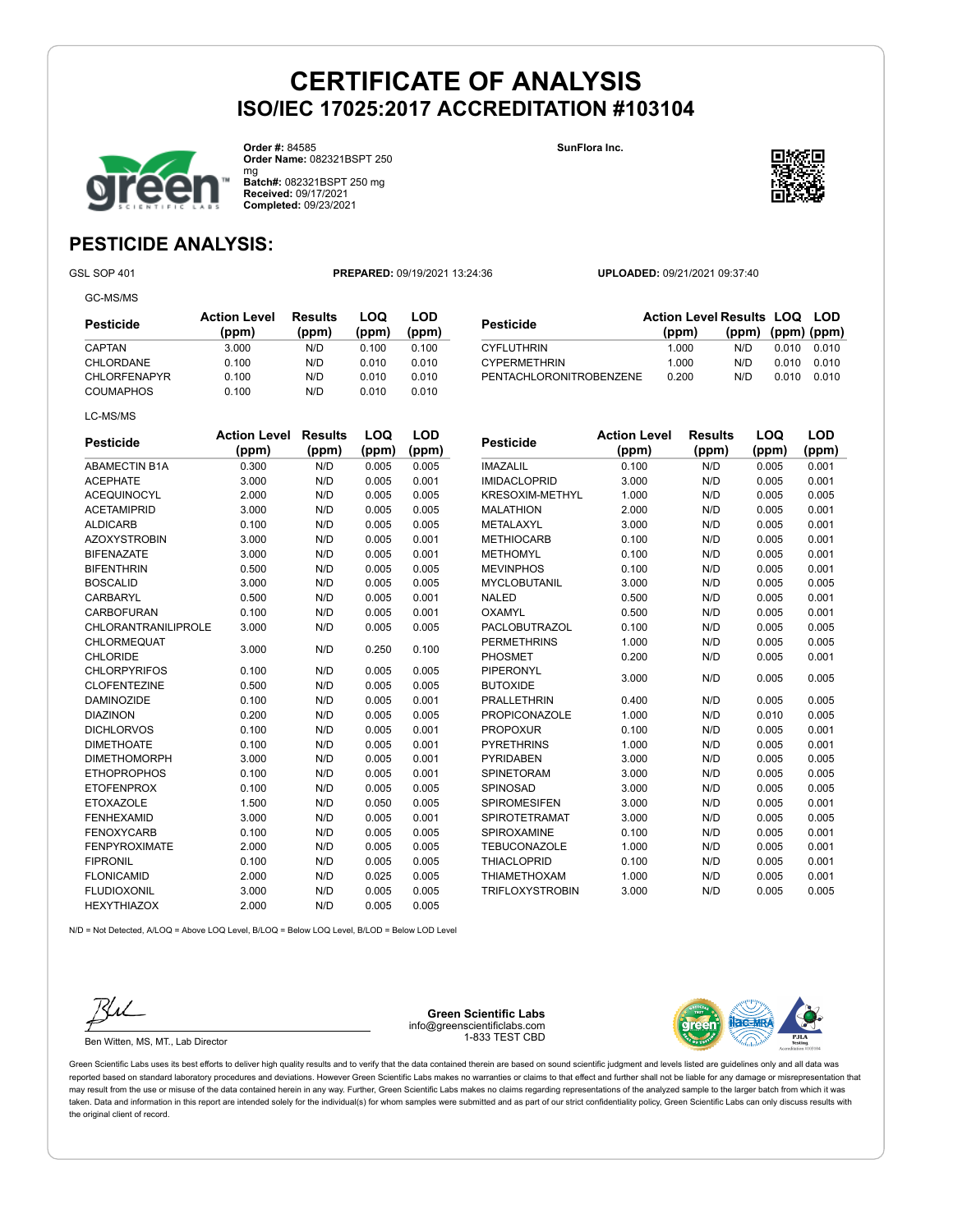

**Order #:** 84585 **Order Name:** 082321BSPT 250 **SunFlora Inc.**



mg **Batch#:** 082321BSPT 250 mg **Received:** 09/17/2021 **Completed:** 09/23/2021

# **RESIDUAL SOLVENTS:**

HS-GC-MS

GSL SOP 405

**Uploaded:** 09/20/2021 15:37:03

| <b>Residual Solvent</b>  | <b>Action Level (ppm)</b> | Results (ppm) | LOQ (ppm)      | LOD (ppm) |
|--------------------------|---------------------------|---------------|----------------|-----------|
| 1,1-DICHLOROETHENE       | 8                         | N/D           | 0.63           | 0.6       |
| 1,2- DICHLOROETHANE      |                           | N/D           | 0.12           | 0.012     |
| 1,2-DICHLOROETHENE       | 5                         | N/D           | 0.73           | 0.09      |
| <b>ACETONE</b>           | 5,000                     | N/D           | 140            | 9         |
| <b>ACETONITRILE</b>      | 410                       | N/D           | 25             | 0.72      |
| <b>BENZENE</b>           |                           | N/D           |                | 0.6       |
| <b>BUTANE</b>            | 5,000                     | N/D           | 50             | 48        |
| <b>CHLOROFORM</b>        |                           | N/D           |                | 0.5       |
| <b>ETHANOL</b>           | 5,000                     | N/D           | 140            | 12        |
| ETHYL ACETATE            | 5,000                     | N/D           | 140            | 2.4       |
| ETHYL ETHER              | 5,000                     | N/D           | 140            | 6         |
| ETHYLENE OXIDE           |                           | N/D           | $\overline{2}$ | 0.6       |
| <b>ISOPROPYL ALCOHOL</b> | 5,000                     | N/D           | 140            | 3         |
| <b>METHANOL</b>          | 3,000                     | N/D           | 100            | 6         |
| METHYLENE CHLORIDE       | 125                       | N/D           | 1.5            | 1.5       |
| N-HEPTANE                | 5,000                     | N/D           | 140            | 6         |
| N-HEXANE                 | 290                       | N/D           | 18             | 0.06      |
| <b>PENTANE</b>           | 5,000                     | N/D           | 140            | 9         |
| <b>PROPANE</b>           | 5,000                     | N/D           | 30             | 30        |
| <b>TOLUENE</b>           | 890                       | N/D           | 53             | 0.9       |
| <b>TRICHLOROETHENE</b>   |                           | N/D           |                | 0.3       |
| <b>XYLENES</b>           | 150                       | N/D           | 130            | 1.8       |

Ku

Ben Witten, MS, MT., Lab Director

**Green Scientific Labs** info@greenscientificlabs.com 1-833 TEST CBD

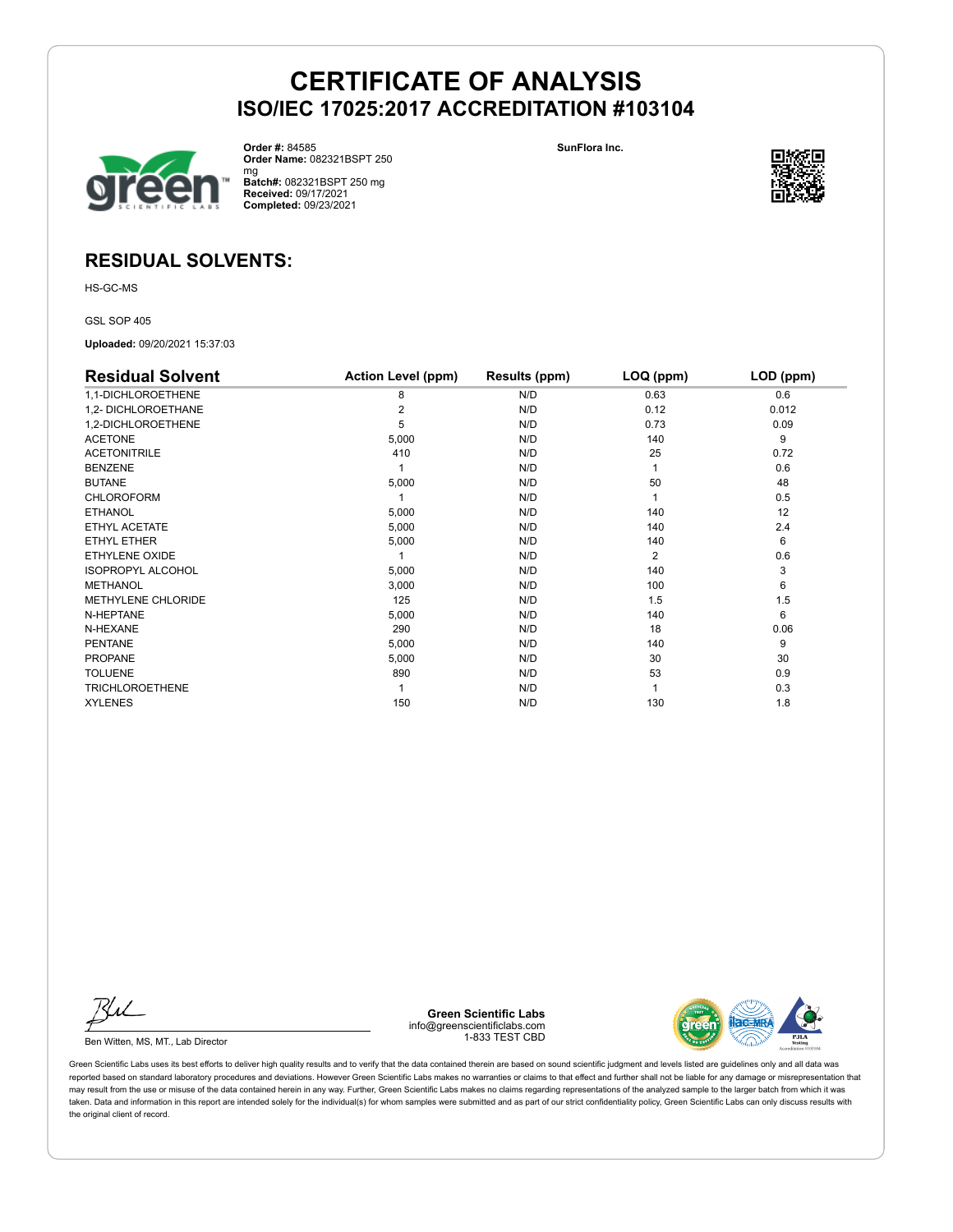

**Microbial Analysis:**

**Order #:** 84585 **Order Name:** 082321BSPT 250 **SunFlora Inc.**

**Microbial Analysis** GSL SOP 406 **Uploaded:** 09/21/2021 19:47:47



mg **Batch#:** 082321BSPT 250 mg **Received:** 09/17/2021 **Completed:** 09/23/2021

PCR - Agilent AriaMX

# **MICROBIAL ANALYSIS:**

PCR - Agilent AriaMX

| <b>Test</b>            | <b>SOP</b> | <b>Test Method</b> | <b>Device Used</b> | <b>LOD</b>                          | <b>Allowable</b><br><b>Criteria</b> | <b>Actual Result Pass/Fail</b> |             |
|------------------------|------------|--------------------|--------------------|-------------------------------------|-------------------------------------|--------------------------------|-------------|
| TOTAL YEAST AND MOLD   | 406.01     | USP 61/62+         | <b>ARIAMX PCR</b>  | CFU/G BY<br><b>SAMPLE</b><br>TYPE** | 1.000 CFU/G                         | NOT DETECTED                   | <b>PASS</b> |
| LISTERIA MONOCYTOGENES | 406.01     |                    | <b>ARIAMX PCR</b>  | 2 COPIES OF<br><b>DNA</b>           | PRESENCE/ABSENT NOT DETECTED        |                                | <b>PASS</b> |
| STEC E. COLI*          | 406.01     | USP 61/62+         | <b>ARIAMX PCR</b>  | 1 CFU/G**                           | DETECT/NOT<br><b>DETECTED</b>       | NOT DETECTED                   | <b>PASS</b> |
| PATHOGENIC E. COLI     | 406.01     | USP 61/62+         | <b>ARIAMX PCR</b>  | 1 CFU/G**                           | DETECT/NOT<br><b>DETECTED</b>       | NOT DETECTED                   | <b>PASS</b> |
| SALMONELLA*            | 406.01     | USP 61/62+         | <b>ARIAMX PCR</b>  | 1 CFU/G**                           | DETECT/NOT<br><b>DETECTED</b>       | NOT DETECTED                   | <b>PASS</b> |

† USP 61 (enumeration of bacteria TAC, TYM, and ENT/Coliform), USP 62 (identifying specific species E.coli Aspergillus etc)

\* STEC and Salmonella run as Multiplex

\*\* CFU/g Calculation based on MIP/Extract matrix

\*\*\* Flavus = 2 Copies of DNA / Fumigatis = 2 Copies of DNA Niger = 20 Copies of DNA / Terrus = 10 copies of DNA

Ku

Ben Witten, MS, MT., Lab Director

**Green Scientific Labs** info@greenscientificlabs.com 1-833 TEST CBD